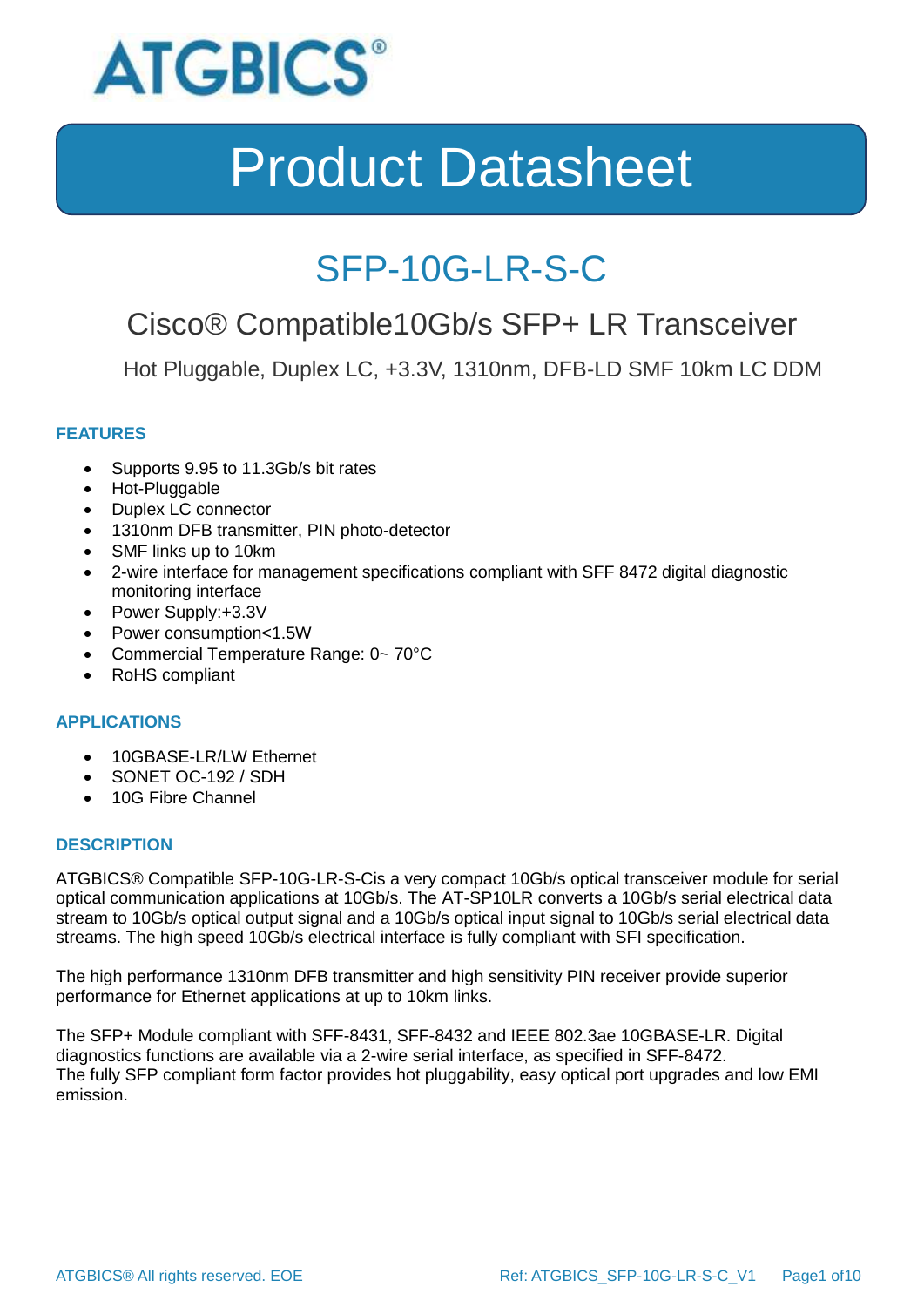

### **Absolute Maximum Ratings**

| <b>Parameter</b>                  | <b>Symbol</b>           | Min.   | <b>Typical</b> | Max.           | <b>Unit</b> |
|-----------------------------------|-------------------------|--------|----------------|----------------|-------------|
| <b>Storage Temperature</b>        | $\mathsf{T}_\mathsf{S}$ | $-40$  |                | $+85$          | °C          |
| <b>Case Operating Temperature</b> | l <sub>A</sub>          | 0      |                | 70             | °C          |
| <b>Maximum Supply Voltage</b>     | Vcc                     | $-0.5$ |                | $\overline{4}$ |             |
| <b>Relative Humidity</b>          | <b>RH</b>               | 0      |                | 85             | %           |

### **Electrical Characteristics (T<sub>OP</sub> = 0 to 70 °C, VCC = 3.135 to 3.465 Volts)**

| <b>Parameter</b>                                                       | <b>Symbol</b>          | Min.           | <b>Typical</b> | Max.             | <b>Unit</b> | <b>Notes</b>   |
|------------------------------------------------------------------------|------------------------|----------------|----------------|------------------|-------------|----------------|
| <b>Supply Voltage</b>                                                  | <b>Vcc</b>             | 3.13<br>5      |                | 3.46<br>5        | V           |                |
| <b>Supply Current</b>                                                  | Icc                    |                |                | 430              | mA          |                |
| <b>Power Consumption</b>                                               | P                      |                |                | 1.5              | W           |                |
| <b>Transmitter Section:</b>                                            |                        |                |                |                  |             |                |
| Input differential impedance                                           | $R_{in}$               |                | 100            |                  | Ω           | $\mathbf{1}$   |
| <b>Tx Input Single Ended DC Voltage</b><br><b>Tolerance (Ref VeeT)</b> | V                      | $-0.3$         |                | 4                | V           |                |
| Differential input voltage swing                                       | Vin, pp                | 180            |                | 700              | mV          | 2              |
| <b>Transmit Disable Voltage</b>                                        | $V_D$                  | 2              |                | <b>Vcc</b>       | $\vee$      | 3              |
| <b>Transmit Enable Voltage</b>                                         | $V_{EN}$               | Vee            |                | Vee+<br>0.8      | $\vee$      |                |
| <b>Receiver Section:</b>                                               |                        |                |                |                  |             |                |
| <b>Single</b><br><b>Ended</b><br>Output<br>Voltage<br><b>Tolerance</b> | $\vee$                 | $-0.3$         |                | $\overline{4}$   | $\vee$      |                |
| <b>Rx Output Diff Voltage</b>                                          | Vo                     | 300            |                | 850              | mV          |                |
| <b>Rx Output Rise and Fall Time</b>                                    | Tr/Tf                  | 30             |                |                  | ps          | $\overline{4}$ |
| <b>LOS Fault</b>                                                       | V <sub>LOS fault</sub> | $\overline{2}$ |                | $Vcc_{H}$<br>OST | V           | 5              |
| <b>LOS Normal</b>                                                      | V <sub>LOS</sub> norm  | Vee            |                | Vee+<br>0.8      | $\vee$      | 5              |

Notes:

- 1. Connected directly to TX data input pins. AC coupling from pins into laser driver IC.
- 2. Per SFF-8431 Rev 3.0
- 3. Into 100 ohms differential termination.
- 4. 20%~80%
- 5. LOS is an open collector output. Should be pulled up with 4.7k 10kΩ on the host board. Normal operation is logic 0; loss of signal is logic 1. Maximum pull-up voltage is 5.5V.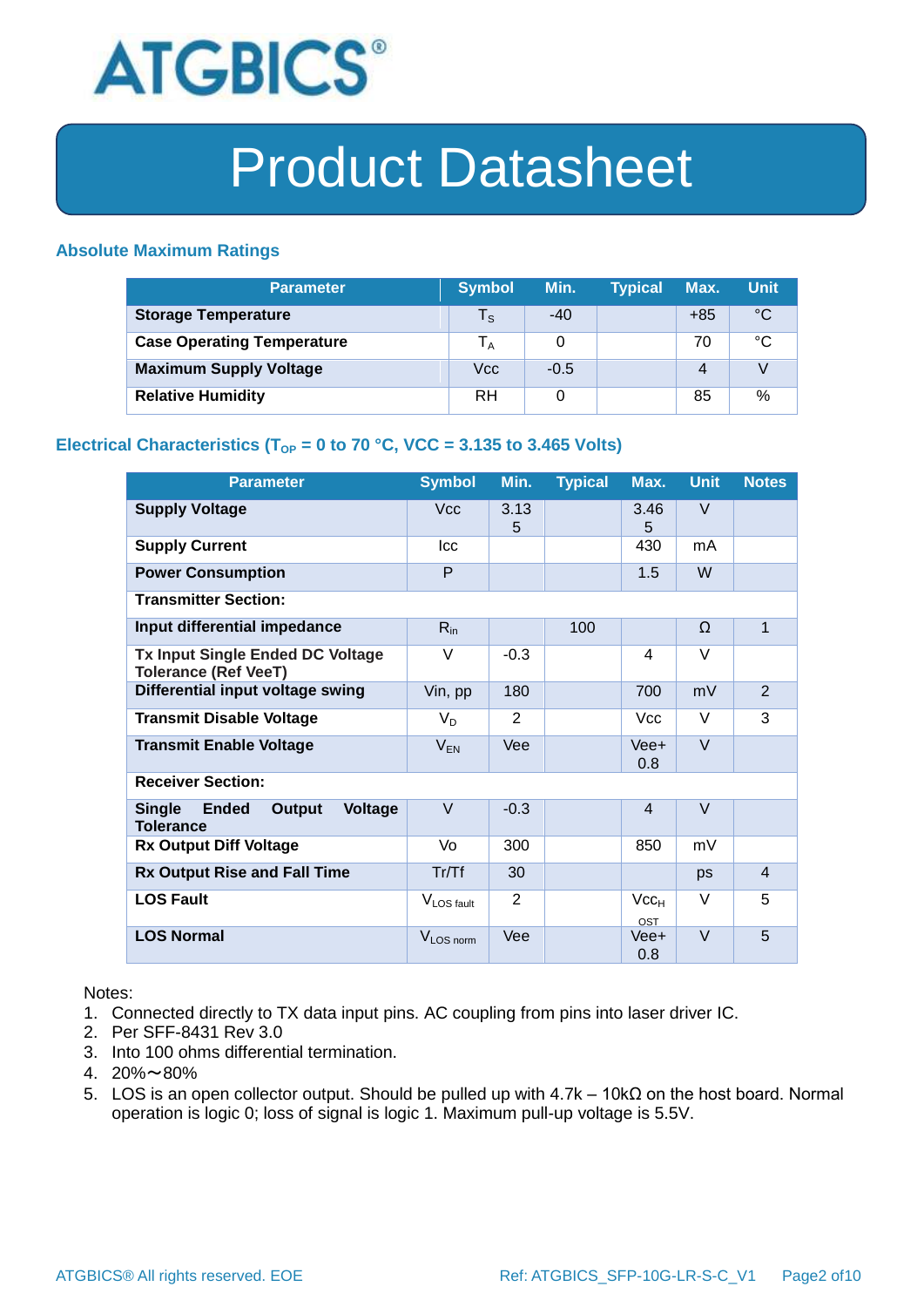

### Optical Parameters ( $T_{OP}$  = 0 to 70°C, VCC = 3.135 to 3.465 Volts)

| <b>Parameter</b>                                            | <b>Symbol</b>       | Min.   | <b>Typical</b> | Max.         | <b>Unit</b>     | <b>Notes</b>   |
|-------------------------------------------------------------|---------------------|--------|----------------|--------------|-----------------|----------------|
| <b>Transmitter Section:</b>                                 |                     |        |                |              |                 |                |
| <b>Center Wavelength</b>                                    | λt                  | 1290   | 1310           | 1330         | nm              |                |
| spectral width                                              | $\triangle \lambda$ |        |                | $\mathbf{1}$ | nm              |                |
| <b>Average Optical Power</b>                                | Pavg                | $-8.2$ |                | 0.5          | dBm             | 1              |
| <b>Optical Power OMA</b>                                    | Poma                | $-5.2$ |                |              | dB <sub>m</sub> |                |
| <b>Laser Off Power</b>                                      | Poff                |        |                | $-30$        | dB <sub>m</sub> |                |
| <b>Extinction Ratio</b>                                     | ER.                 | 3.5    |                |              | d <sub>B</sub>  |                |
| <b>Transmitter</b><br><b>Dispersion</b><br><b>Penalty</b>   | TDP                 |        |                | 3.2          | dВ              | 2              |
| <b>Relative Intensity Noise</b>                             | <b>Rin</b>          |        |                | $-128$       | dB/Hz           | 3              |
| <b>Optical</b><br>Return<br><b>Loss</b><br><b>Tolerance</b> |                     | 20     |                |              | dВ              |                |
| <b>Receiver Section:</b>                                    |                     |        |                |              |                 |                |
| <b>Center Wavelength</b>                                    | λr                  | 1260   |                | 1355         | nm              |                |
| <b>Receiver Sensitivity</b>                                 | Sen                 |        |                | $-14.5$      | d <sub>Bm</sub> | $\overline{4}$ |
| <b>Stressed Sensitivity (OMA)</b>                           | $Sen_{ST}$          |        |                | $-10.3$      | dBm             | 4              |
| <b>Los Assert</b>                                           | LOS <sub>A</sub>    | $-25$  |                |              | d <sub>Bm</sub> |                |
| <b>Los Dessert</b>                                          | LOS <sub>D</sub>    |        |                | $-15$        | dBm             |                |
| <b>Los Hysteresis</b>                                       | LOS <sub>H</sub>    | 0.5    |                |              | d <sub>B</sub>  |                |
| Overload                                                    | Sat                 | 0      |                |              | dB <sub>m</sub> | 5              |
| <b>Receiver Reflectance</b>                                 | <b>Rrx</b>          |        |                | $-12$        | dB              |                |

Notes:

- 1. Average power figures are informative only, per IEEE802.3ae.
- 2. TWDP figure requires the host board to be SFF-8431compliant. TWDP is calculated using the Matlab code provided in clause 68.6.6.2 of IEEE802.3ae.
- 3. 12dB reflection.
- 4. Conditions of stressed receiver tests per IEEE802.3ae. CSRS testing requires the host board to be SFF-8431 compliant.
- 5. Receiver overload specified in OMA and under the worst comprehensive stressed condition.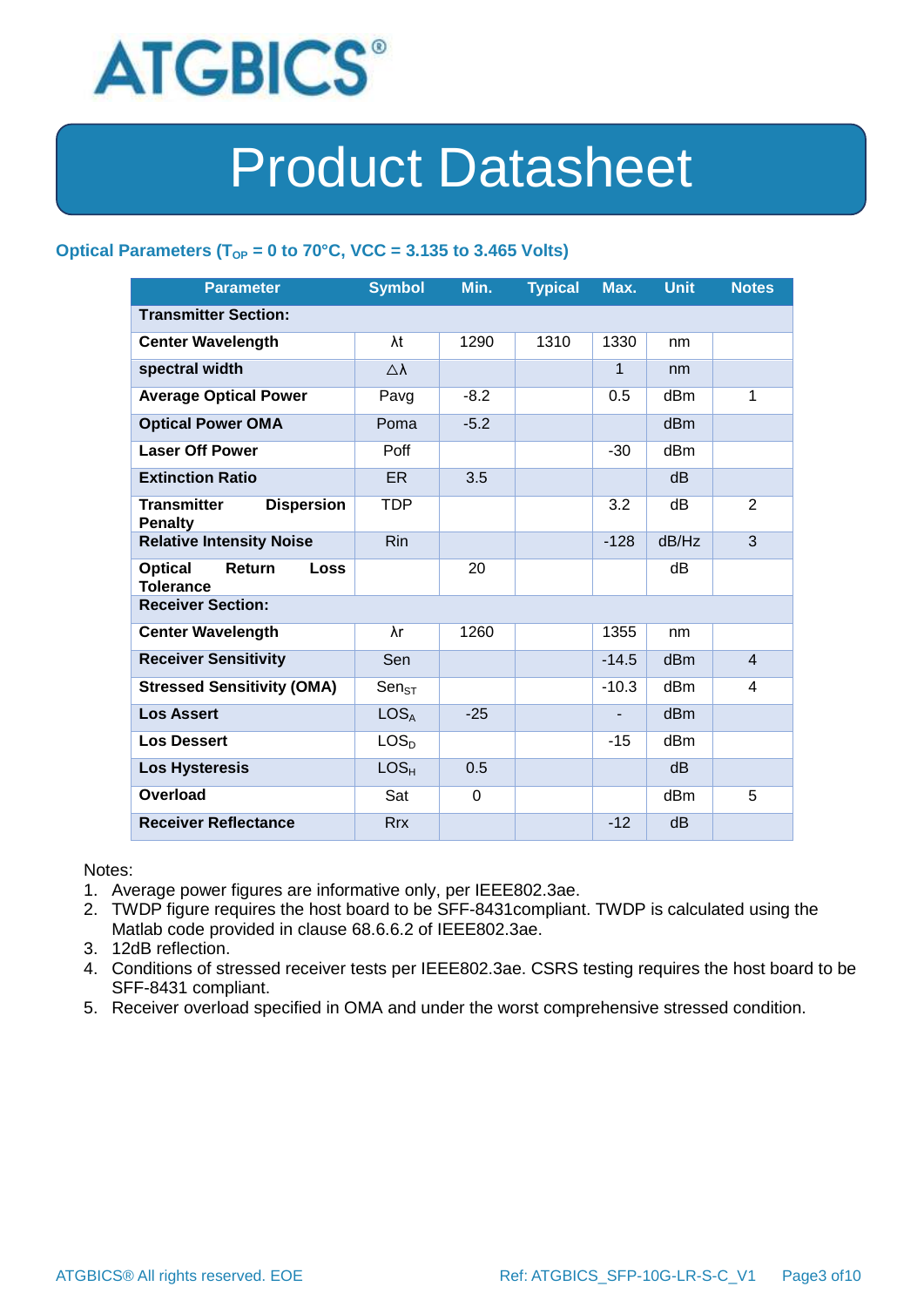

### **Timing Characteristics**

| <b>Parameter</b>                                       | <b>Symbol</b>      | Min. | <b>Typical</b> | Max. | <b>Unit</b> |
|--------------------------------------------------------|--------------------|------|----------------|------|-------------|
| <b>TX Disable Assert Time</b>                          | t off              |      |                | 10   | <b>US</b>   |
| <b>TX Disable Negate Time</b>                          | t on               |      |                | 1    | ms          |
| Time to Initialize Include Reset of<br><b>TX FAULT</b> | t int              |      |                | 300  | ms          |
| <b>TX FAULT from Fault to Assertion</b>                | t fault            |      |                | 100  | <b>us</b>   |
| <b>TX Disable Time to Start Reset</b>                  | t reset            | 10   |                |      | <b>us</b>   |
| <b>Receiver Loss of Signal Assert Time</b>             | $T_A, RX_L$<br>S   |      |                | 100  | <b>us</b>   |
| <b>Receiver Loss of Signal Deassert Time</b>           | $T_d$ , RX_LOS     |      |                | 100  | <b>us</b>   |
| <b>Rate-Select Chage Time</b>                          | t ratesel          |      |                | 10   | <b>us</b>   |
| <b>Serial ID Clock Time</b>                            | t serial-<br>clock |      |                | 100  | kHz         |

#### **Pin Assignment**

Diagram of Host Board Connector Block Pin Numbers and Name

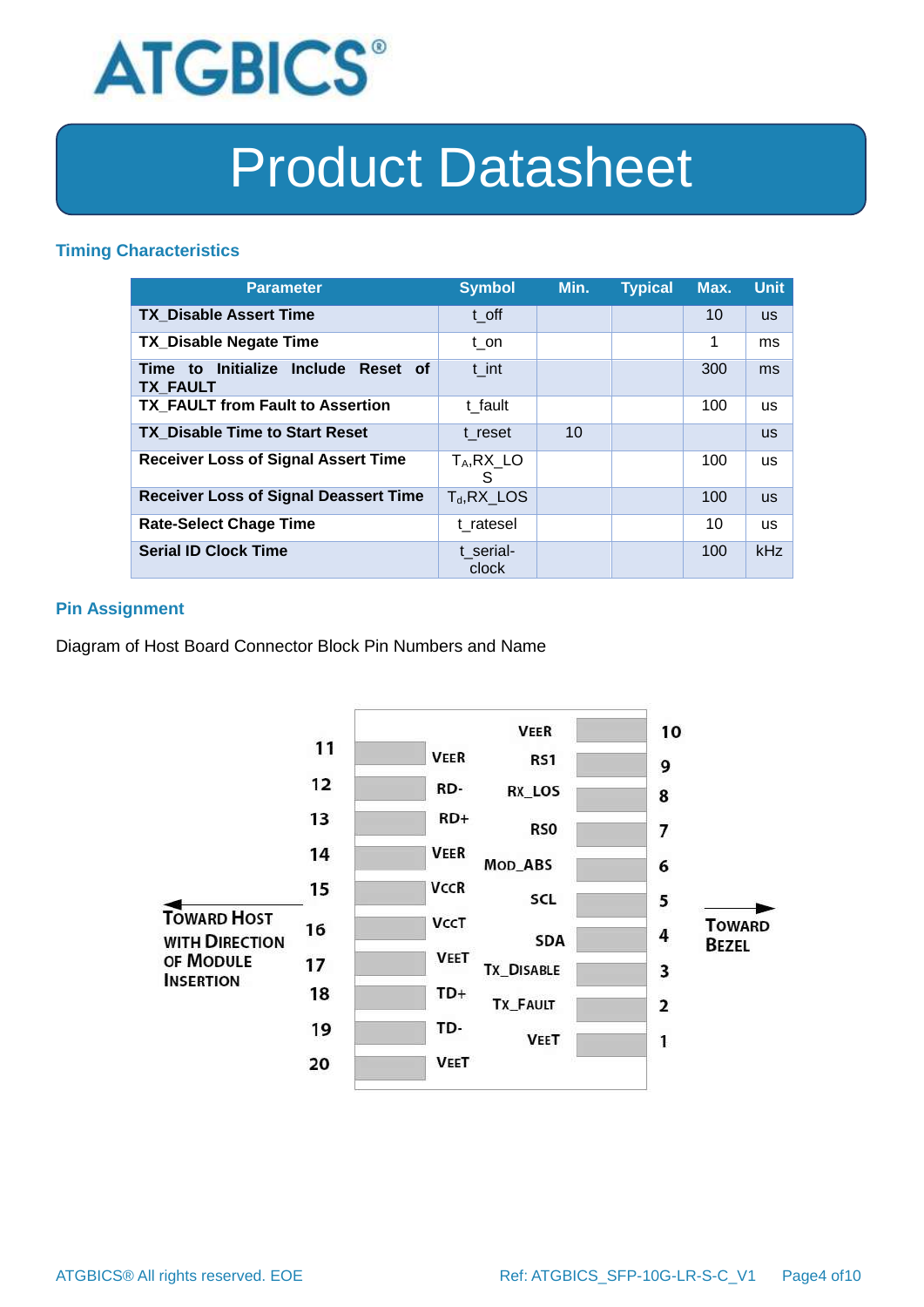

### **Pin Function Definitions**

| PIN<br><b>No</b> | <b>Name</b>       | <b>Function</b>                                                                                                                               | <b>Notes</b>   |
|------------------|-------------------|-----------------------------------------------------------------------------------------------------------------------------------------------|----------------|
| 1                | VeeT              | Module transmitter ground                                                                                                                     | 1              |
| $\mathbf{2}$     | <b>Tx Fault</b>   | Module transmitter fault                                                                                                                      | $\overline{2}$ |
| 3                | <b>Tx Disable</b> | Transmitter Disable; Turns off transmitter laser output                                                                                       | 3              |
| 4                | <b>SDL</b>        | 2 wire serial interface data input/output (SDA)                                                                                               |                |
| 5                | <b>SCL</b>        | 2 wire serial interface clock input (SCL)                                                                                                     |                |
| 6                | MOD-ABS           | Module Absent, connect to VeeR or VeeT in the module                                                                                          | $\overline{2}$ |
| $\overline{7}$   | RSO               | Rate select0, optionally control SFP+ receiver. When high,<br>input data rate >4.5Gb/ s; when low, input data rate<br>$\epsilon$ =4.5Gb/s     |                |
| 8                | LOS               | Receiver Loss of Signal Indication                                                                                                            | 4              |
| 9                | RS <sub>1</sub>   | Rate select0, optionally control SFP+ transmitter. When<br>high, input data rate >4.5Gb/s; when low, input data rate<br>$\epsilon = 4.5$ Gb/s |                |
| 10               | VeeR              | Module receiver ground                                                                                                                        | 1              |
| 11               | <b>VeeR</b>       | Module receiver ground                                                                                                                        | 1              |
| 12               | RD-               | Receiver inverted data out put                                                                                                                |                |
| 13               | $RD+$             | Receiver non-inverted data out put                                                                                                            |                |
| 14               | VeeR              | Module receiver ground                                                                                                                        | 1              |
| 15               | <b>VccR</b>       | Module receiver 3.3V supply                                                                                                                   |                |
| 16               | VccT              | Module transmitter 3.3V supply                                                                                                                |                |
| 17               | VeeT              | Module transmitter ground                                                                                                                     | $\mathbf{1}$   |
| 18               | $TD+$             | Transmitter inverted data out put                                                                                                             |                |
| 19               | TD-               | Transmitter non-inverted data out put                                                                                                         |                |
| 20               | VeeT              | Module transmitter ground                                                                                                                     | 1              |

Notes:

- 1. The module ground pins shall be isolated from the module case.
- 2. This pin is an open collector/drain output pin and shall be pulled up with 4.7K-10Kohms to Host\_Vcc on the host board.
- 3. This pin shall be pulled up with 4.7K-10Kohms to VccT in the module.
- 4. This pin is an open collector/drain output pin and shall be pulled up with 4.7K-10Kohms to Host\_Vcc on the host board.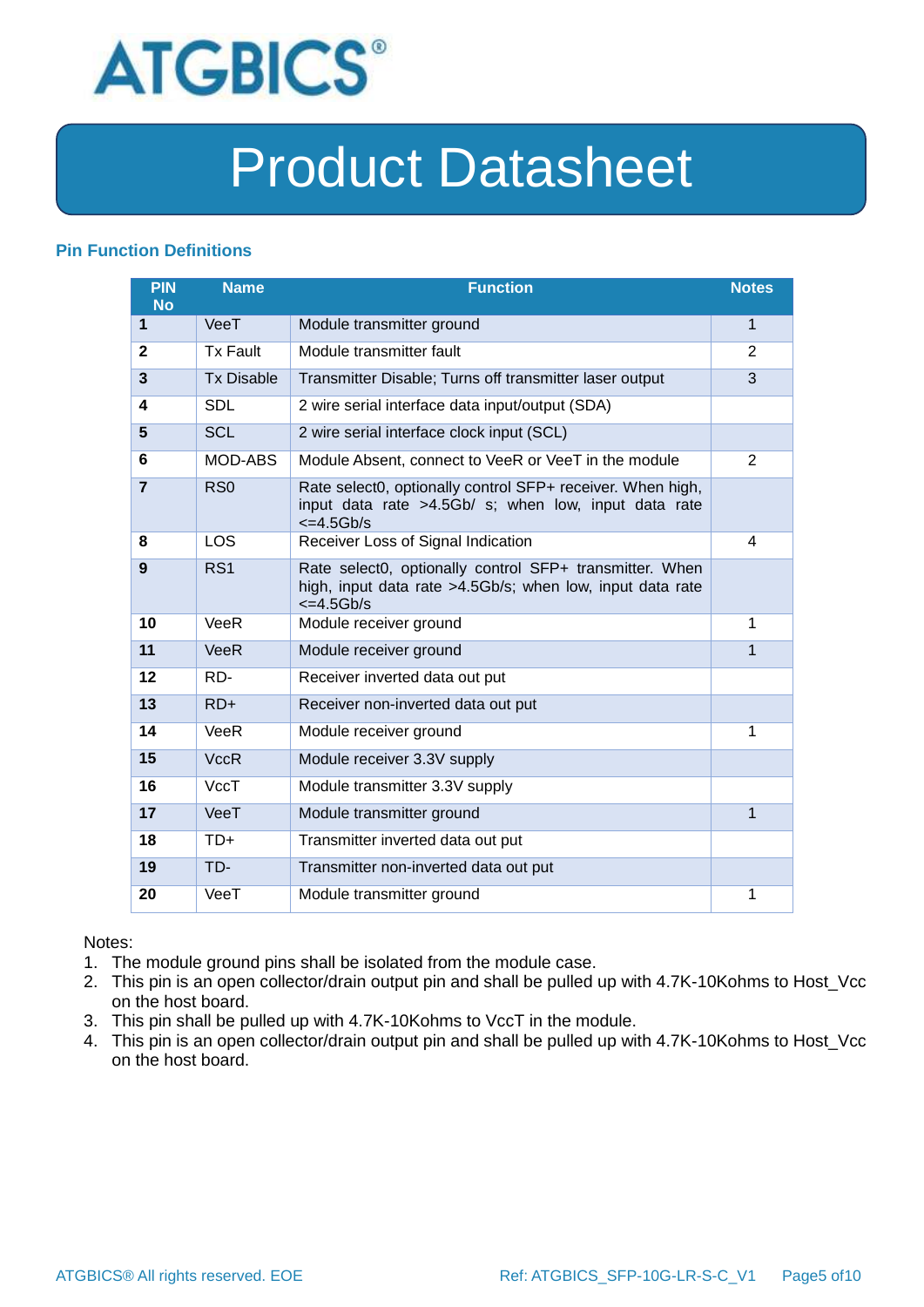

#### **SFP Module EEPROM Information and Management**

The SFP modules implement the 2-wire serial communication protocol as defined in the SFP -8472. The serial ID information of the SFP modules and Digital Diagnostic Monitor parameters can be accessed through the  $I^2C$  interface at address A0h and A2h. The memory is mapped in Table 1. Detailed ID information (A0h) is listed in Table 2. And the DDM specification at address A2h. For more details of the memory map and byte definitions, please refer to the SFF-8472, "Digital Diagnostic Monitoring Interface for Optical Transceivers". The DDM parameters have been internally calibrated.

#### Table 1- Digital Diagnostic Memory Map (Specific Data Field Descriptions)

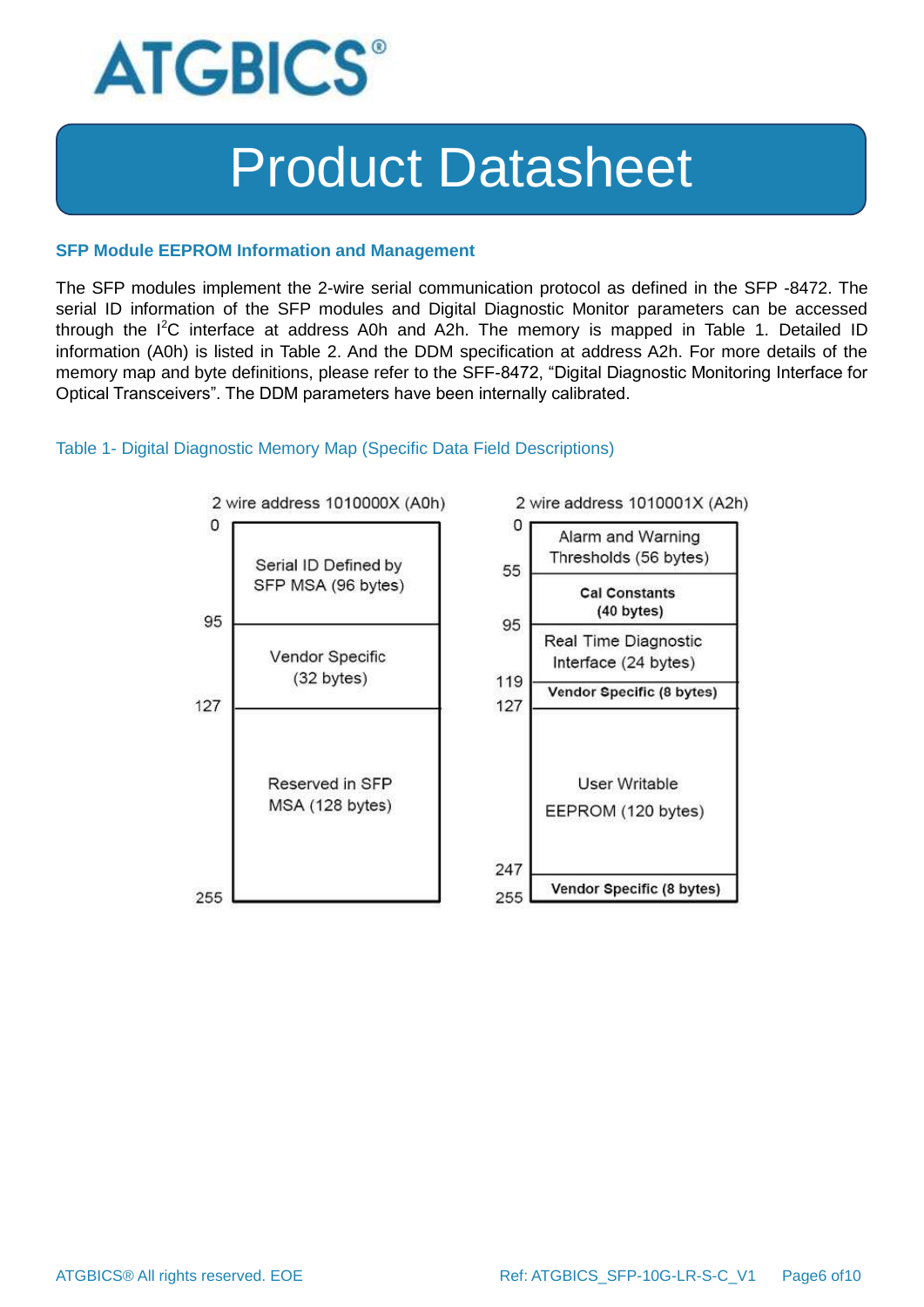

### Table 2 - EEPROM Serial ID Memory Contents (A0h)

| <b>Data</b><br><b>Address</b> | Length<br>(Byte)                 | <b>Name of</b><br>Length | <b>Description and Contents</b>                                                                                                      |
|-------------------------------|----------------------------------|--------------------------|--------------------------------------------------------------------------------------------------------------------------------------|
| <b>Base ID Fields</b>         |                                  |                          |                                                                                                                                      |
| 0                             | $\mathbf{1}$                     | Identifier               | Type of Serial transceiver (03h=SFP)                                                                                                 |
| 1                             | $\mathbf{1}$                     | Reserved                 | Extended identifier of type serial transceiver<br>(04h)                                                                              |
| $\mathbf{2}$                  | 1                                | Connector                | Code of optical connector type (07=LC)                                                                                               |
| $3 - 10$                      | 8                                | <b>Transceiver</b>       | 10G Base-LR                                                                                                                          |
| 11                            | 1                                | Encoding                 | 64B/66B                                                                                                                              |
| 12                            | $\mathbf{1}$                     | BR, Nominal              | Nominal baud rate, unit of 100Mbps                                                                                                   |
| $13 - 14$                     | $\overline{2}$                   | Reserved                 | (0000h)                                                                                                                              |
| 15                            | $\mathbf{1}$                     | Length(9um)              | Link length supported for 9/125um fiber, units of<br>100m                                                                            |
| 16                            | $\mathbf{1}$                     | Length(50um)             | Link length supported for 50/125um fiber, units<br>of 10m                                                                            |
| 17                            | $\mathbf{1}$                     | Length(62.5um)           | Link length supported for 62.5/125um fiber, units<br>of 10m                                                                          |
| 18                            | $\mathbf{1}$                     | Length(Copper)           | Link length supported for copper, units of meters                                                                                    |
| 19                            | $\mathbf{1}$                     | Reserved                 |                                                                                                                                      |
| 20-35                         | 16                               | <b>Vendor Name</b>       | SFP vendor name: ATGBICS                                                                                                             |
| 36                            | $\mathbf{1}$                     | Reserved                 |                                                                                                                                      |
| 37-39                         | 3                                | Vendor OUI               | SFP transceiver vendor OUI ID                                                                                                        |
| 40-55                         | 16                               | <b>Vendor PN</b>         | Part Number: "SFP-10G-LR-S-C" (ASCII)                                                                                                |
| 56-59                         | 4                                | Vendor rev               | Revision level for part number                                                                                                       |
| 60-62                         | 3                                | Reserved                 |                                                                                                                                      |
| 63                            | 1                                | <b>CCID</b>              | Least significant byte of sum of data in address<br>$0 - 62$                                                                         |
| <b>Extended ID Fields</b>     |                                  |                          |                                                                                                                                      |
| 64-65                         | 2                                | Option                   | Indicates<br>which<br>optical<br><b>SFP</b><br>signals<br>are<br>implemented<br>(001Ah = LOS, TX_FAULT, TX_DISABLE all<br>supported) |
| 66                            | $\mathbf{1}$                     | BR, max                  | Upper bit rate margin, units of %                                                                                                    |
| 67                            | 1                                | BR, min                  | Lower bit rate margin, units of %                                                                                                    |
| 68-83                         | 16                               | Vendor SN                | Serial number (ASCII)                                                                                                                |
| 84-91                         | 8                                | Date code                | OEM's Manufacturing date code                                                                                                        |
| 92-94                         | 3                                | Reserved                 |                                                                                                                                      |
| 95                            | 1                                | <b>CCEX</b>              | for<br>the<br>Fields<br>Check<br>code<br>extended<br>ID<br>(addresses 64 to 94)                                                      |
|                               | <b>Vendor Specific ID Fields</b> |                          |                                                                                                                                      |
| 96-127                        | 32                               | Readable                 | OEM specific date, read only                                                                                                         |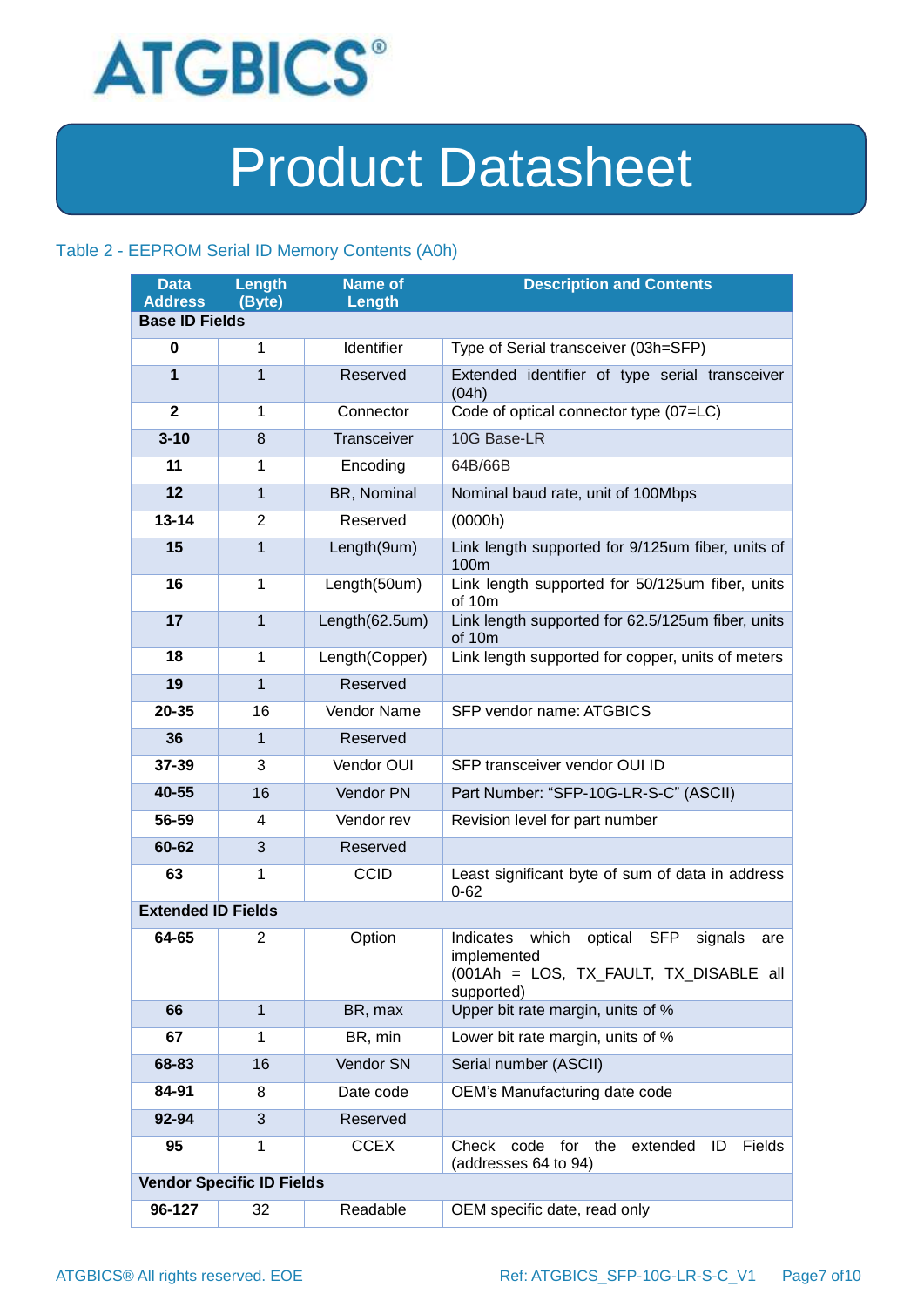

| $128 - 255$ | 128 | Reserved | Reserved for SFF-8079 |
|-------------|-----|----------|-----------------------|

### **Digital Diagnostic Monitor Characteristics**

| <b>Data</b><br><b>Address</b> | Parameter                               | <b>Accuracy</b> | <b>Unit</b> |
|-------------------------------|-----------------------------------------|-----------------|-------------|
| 96-97                         | <b>Transceiver Internal Temperature</b> | ±3.0            | $^{\circ}C$ |
| 98-99                         | <b>VCC3</b> Internal Supply Voltage     | ±3.0            | $\%$        |
| 100-101                       | <b>Laser Bias Current</b>               | ±10             | $\%$        |
| 102-103                       | <b>Tx Output Power</b>                  | ±3.0            | dBm         |
| 104-105                       | <b>Rx Input Power</b>                   | ±3.0            | dBm         |

#### **Regulatory Compliance**

The AT-SP10LR complies with international Electromagnetic Compatibility (EMC) and international safety requirements and standards (see details in Table following).

| Electrostatic Discharge<br>(ESD) to the Electrical Pins                                      | MIL-STD-883E<br>Method 3015.7                                             | Class 1(>1000 V)                                       |
|----------------------------------------------------------------------------------------------|---------------------------------------------------------------------------|--------------------------------------------------------|
| <b>Electrostatic</b><br>Discharge<br>(ESD)<br>LC<br><b>Duplex</b><br>the<br>to<br>Receptacle | IEC 61000-4-2<br>GR-1089-CORE                                             | Compatible with standards                              |
| Electromagnetic<br>Interference (EMI)                                                        | FCC Part 15 Class B<br>EN55022 Class B (CISPR 22B)<br><b>VCCI Class B</b> | Compatible with standards                              |
| Laser Eye Safety                                                                             | 21CFR<br>1040.10<br>and<br>FDA.<br>1040.11<br>EN60950, EN (IEC) 60825-1,2 | Compatible<br>Class<br>with<br>-1<br>laser<br>product. |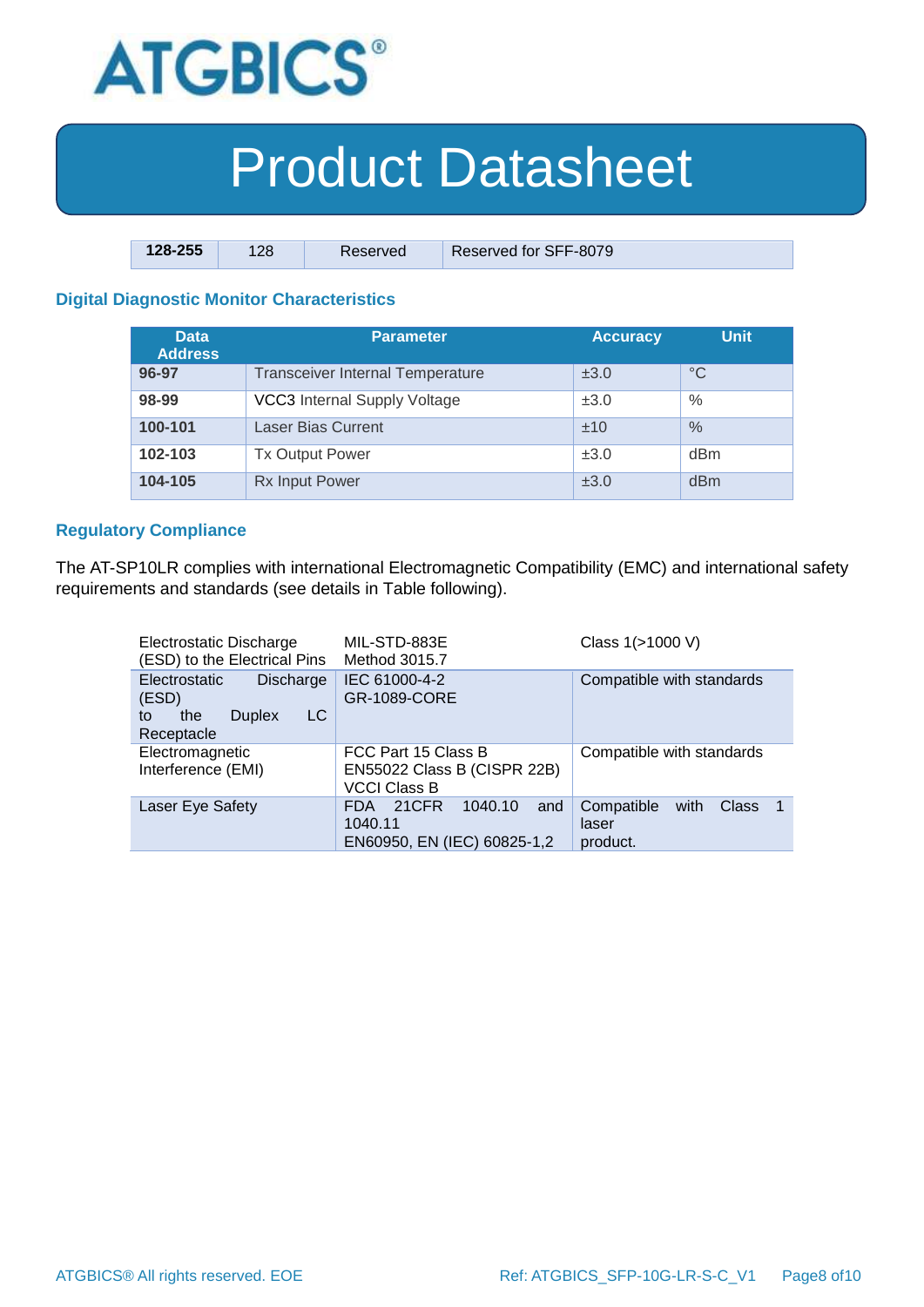

#### **Recommended Circuit**



#### **Recommended Host Board Power Supply Circuit**



#### **Recommended High-speed Interface Circuit**